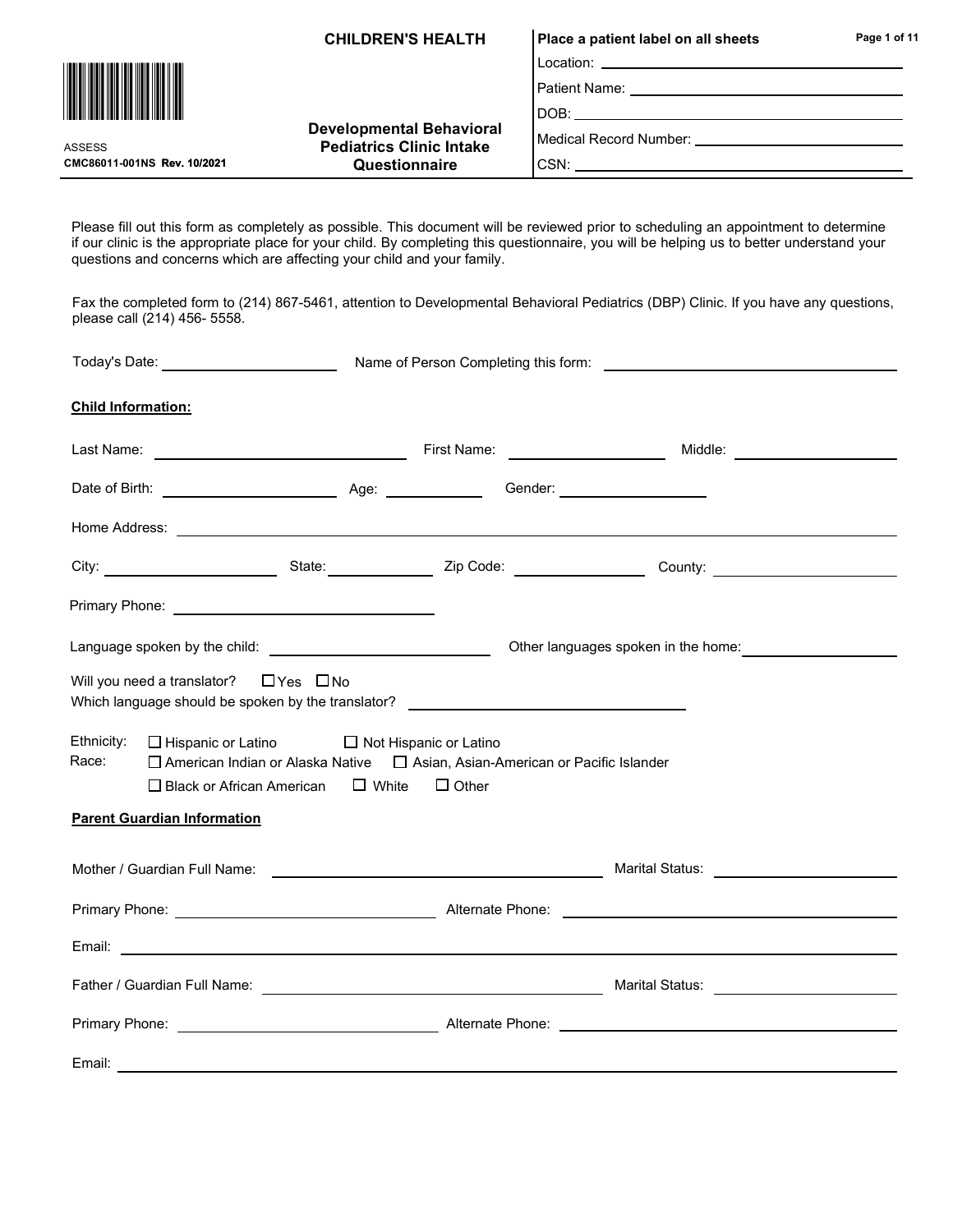Location: CHILDREN'S HEALTH | Place a patient label on all sheets

CSN:

Patient Name:

DOB:

Medical Record Number:

CMC86011-001NS Rev. 10/2021 ASSESS

| <b>Developmental Behavioral</b> |  |  |
|---------------------------------|--|--|
| <b>Pediatrics Clinic Intake</b> |  |  |
| Questionnaire                   |  |  |

| Who does the child live with?                                                                                                                                                                             |  |  |  |
|-----------------------------------------------------------------------------------------------------------------------------------------------------------------------------------------------------------|--|--|--|
| Relationship to child:<br>Is this the legal guardian? $\Box$ Yes $\Box$ No                                                                                                                                |  |  |  |
| Referral History (Please be SPECIFIC):                                                                                                                                                                    |  |  |  |
| 1. Who referred your child to this clinic?                                                                                                                                                                |  |  |  |
| 2. Why were you referred to this clinic?                                                                                                                                                                  |  |  |  |
| Please check the following reasons you are interested in an evaluation:                                                                                                                                   |  |  |  |
| $\Box$ Evaluate my child's attention and / or hyperactivity problems<br>$\Box$ Evaluate my child's learning problems                                                                                      |  |  |  |
| $\Box$ Evaluate my child's developmental delays (language skills, motor skills, social skills)<br>$\Box$ Evaluate to determine if my child has an autism spectrum disorder<br>$\Box$ Evaluate for anxiety |  |  |  |
| $\Box$ General behavior concerns<br>$\Box$ Medication consultation                                                                                                                                        |  |  |  |

3. In the space below, please list your main concerns that you have for your child.

□ For a second opinion of my child's diagnosis, which is: \_\_\_\_\_\_\_\_\_\_\_\_\_\_\_\_\_\_\_\_\_\_\_

| 7. Has your child received an evaluation or treatment for these problems before? $\Box$ Yes $\Box$ No              |  |
|--------------------------------------------------------------------------------------------------------------------|--|
| 8. A. If yes, when and with whom? Please provide a copy of any prior evaluations including any school evaluations. |  |
|                                                                                                                    |  |

B. What is your child's diagnosis:



L.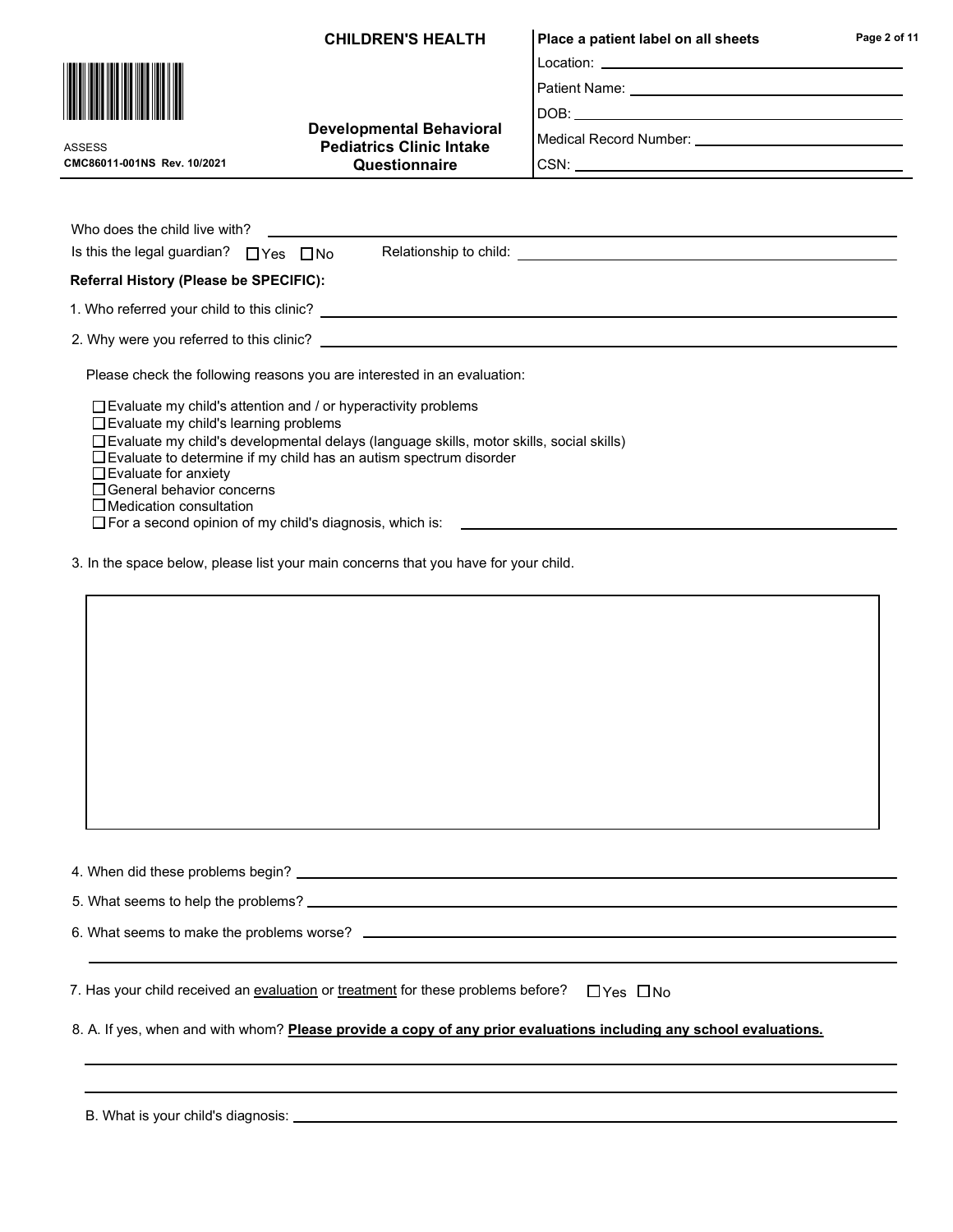|  |  | <b>CHILDREN'S HEALTH</b> |
|--|--|--------------------------|
|--|--|--------------------------|

Developmental Behavioral Pediatrics Clinic Intake **Questionnaire** 

### Location: Place a patient label on all sheets

DOB:

|Medical Record Number: \_\_\_\_\_\_\_\_\_\_\_\_

9. Does your child's school have any concerns about your child's behavior?  $\Box$  Yes  $\Box$  No If yes, please explain. (i.e., What are the concerns, when did these concerns begin.)

10. What do you hope to learn or gain from this visit?

| <b>Family History</b>                                                                                                                                                                                                   |                                                                                                                |
|-------------------------------------------------------------------------------------------------------------------------------------------------------------------------------------------------------------------------|----------------------------------------------------------------------------------------------------------------|
|                                                                                                                                                                                                                         | Age: ______                                                                                                    |
| Highest level of education completed:                                                                                                                                                                                   | Highest level of education completed:                                                                          |
| $\Box$ Grade school (grades 1-8)<br>$\Box$ Some college                                                                                                                                                                 | $\Box$ Grade school (grades 1-8)<br>$\Box$ Some college                                                        |
| $\Box$ High school, but didn't graduate $\Box$ College graduate                                                                                                                                                         | $\Box$ High school, but didn't graduate $\Box$ College graduate                                                |
| $\Box$ High school, completed<br>$\Box$ Post graduate level                                                                                                                                                             | $\Box$ High school, completed<br>$\Box$ Post graduate level                                                    |
| $\Box$ Training after high school, other than college                                                                                                                                                                   | $\Box$ Training after high school, other than college                                                          |
|                                                                                                                                                                                                                         |                                                                                                                |
|                                                                                                                                                                                                                         |                                                                                                                |
| Step-Parent's Name: Name: Name: Name: Name: Name: Name: Name: Name: Name: Name: Name: Name: Name: Name: Name: N                                                                                                         | Step-Parent's Name: Name: Name: Name: Age: Name: Age: Name: Name: Name: Name: Name: Name: Name: Name: Name: Na |
| Highest level of education completed:                                                                                                                                                                                   | Highest level of education completed:                                                                          |
| $\Box$ Grade school (grades 1-8)<br>$\Box$ Some college                                                                                                                                                                 | $\Box$ Grade school (grades 1-8)<br>$\Box$ Some college                                                        |
| $\Box$ High school, but didn't graduate $\Box$ College graduate                                                                                                                                                         | $\Box$ High school, but didn't graduate $\Box$ College graduate                                                |
| $\Box$ High school, completed<br>$\Box$ Post graduate level                                                                                                                                                             | $\Box$ High school, completed<br>$\Box$ Post graduate level                                                    |
| $\Box$ Training after high school, other than college                                                                                                                                                                   | $\Box$ Training after high school, other than college                                                          |
|                                                                                                                                                                                                                         |                                                                                                                |
|                                                                                                                                                                                                                         |                                                                                                                |
| Parents are:                                                                                                                                                                                                            |                                                                                                                |
| Married<br>$\square$ No<br>$\Box$ Yes<br>Date: <b>Date: Date: Date: Date: Date: Date: Date: Date: Date: Date: Date: Date: Date: Date: Date: Date: Date: Date: Date: Date: Date: Date: Date: Date: Date: Date: Date:</b> |                                                                                                                |
| $\Box$ Yes<br>$\square$ No<br>Separated                                                                                                                                                                                 |                                                                                                                |
| $\Box$ Yes<br>$\square$ No<br><b>Divorced</b><br>Date: ____________________                                                                                                                                             |                                                                                                                |
| $\Box$ Yes<br>$\square$ No<br>Unmarried<br>Date: <u>________</u> ____________                                                                                                                                           |                                                                                                                |
| $\Box$ No<br>$\Box$ Yes<br>Widowed<br>Date: Date:                                                                                                                                                                       |                                                                                                                |



CMC86011-001NS Rev. 10/2021 ASSESS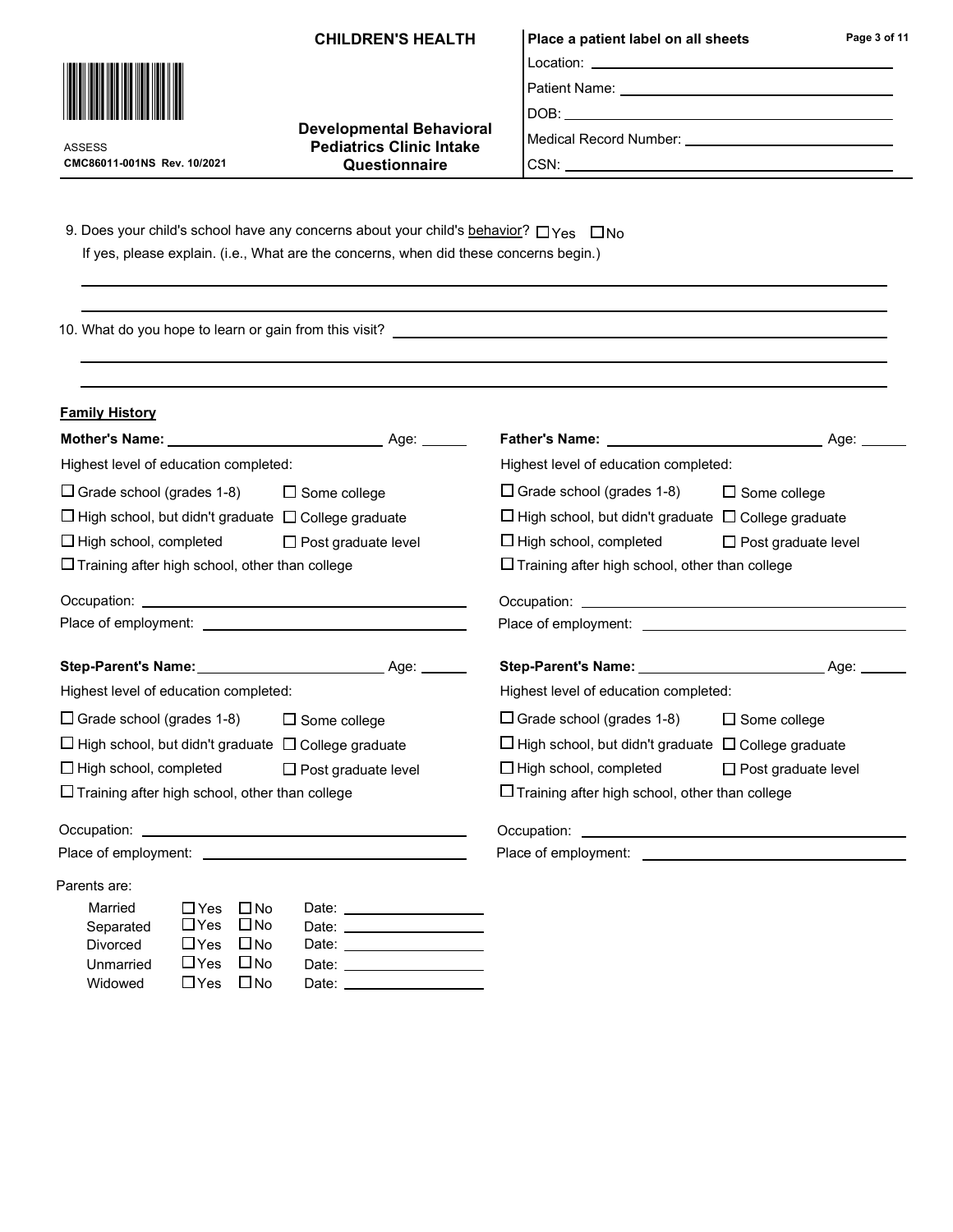|                                                                              | <b>CHILDREN'S HEALTH</b>                                                                                                                                                                                                     |               | Place a patient label on all sheets                                                                                     | Page 4 of 11 |
|------------------------------------------------------------------------------|------------------------------------------------------------------------------------------------------------------------------------------------------------------------------------------------------------------------------|---------------|-------------------------------------------------------------------------------------------------------------------------|--------------|
|                                                                              |                                                                                                                                                                                                                              |               |                                                                                                                         |              |
|                                                                              |                                                                                                                                                                                                                              |               |                                                                                                                         |              |
|                                                                              |                                                                                                                                                                                                                              |               |                                                                                                                         |              |
| <b>ASSESS</b>                                                                | <b>Developmental Behavioral</b><br><b>Pediatrics Clinic Intake</b>                                                                                                                                                           |               |                                                                                                                         |              |
| CMC86011-001NS Rev. 10/2021                                                  | Questionnaire                                                                                                                                                                                                                |               |                                                                                                                         |              |
|                                                                              |                                                                                                                                                                                                                              |               |                                                                                                                         |              |
| If parents are divorced, who has legal custody?<br>If other, please specify: | $\Box$ Mother                                                                                                                                                                                                                | $\Box$ Father | $\Box$ Other<br>$\Box$ Joint                                                                                            |              |
| services through our department?                                             | • If parents are separated or divorced is there any disagreement regarding whether the child should receive clinical<br>$\square$ No<br>$\Box$ Yes                                                                           |               |                                                                                                                         |              |
| rights related to the child's medical care?                                  | $\Box$ Yes<br>$\square$ No                                                                                                                                                                                                   |               | • If parents are separated or divorced is there a court ordered parenting plan or divorce decree that outlines parental |              |
|                                                                              | • Are you hoping to use this evaluation in any legal proceedings?                                                                                                                                                            | $\Box$ Yes    | $\square$ No                                                                                                            |              |
| has been received.                                                           |                                                                                                                                                                                                                              |               | · Please provide documentation regarding custody, we may not be able to evaluate your child unless this                 |              |
| $\bullet$                                                                    | If parents are divorced or separated, how often does the child visit the parent that he or she does not live with?                                                                                                           |               |                                                                                                                         |              |
|                                                                              |                                                                                                                                                                                                                              |               |                                                                                                                         |              |
| • Is this child a foster child? $\Box$ Yes<br>• Is this child adopted?       | $\Box$ No<br>$\Box$ No<br>$\Box$ Yes                                                                                                                                                                                         |               |                                                                                                                         |              |
|                                                                              |                                                                                                                                                                                                                              |               | If yes, please give as much information regarding biological parent(s) as you can: ___________________________          |              |
|                                                                              |                                                                                                                                                                                                                              |               |                                                                                                                         |              |
|                                                                              |                                                                                                                                                                                                                              |               |                                                                                                                         |              |
|                                                                              |                                                                                                                                                                                                                              |               |                                                                                                                         |              |
| ٠                                                                            | • If a foster child or adopted child, how long has the child been in your home? ___________________<br>If a foster child or adopted child, is this child aware that they are a foster child or adopted? $\Box$ Yes $\Box$ No |               |                                                                                                                         |              |
|                                                                              | Who is living in the home at this time? (Please include everyone).                                                                                                                                                           |               |                                                                                                                         |              |
| <b>Name</b>                                                                  | Age                                                                                                                                                                                                                          |               | <b>Relationship to Child</b>                                                                                            |              |
|                                                                              |                                                                                                                                                                                                                              |               |                                                                                                                         |              |
|                                                                              |                                                                                                                                                                                                                              |               |                                                                                                                         |              |
|                                                                              |                                                                                                                                                                                                                              |               |                                                                                                                         |              |
|                                                                              |                                                                                                                                                                                                                              |               |                                                                                                                         |              |
|                                                                              |                                                                                                                                                                                                                              |               |                                                                                                                         |              |
|                                                                              |                                                                                                                                                                                                                              |               |                                                                                                                         |              |
|                                                                              |                                                                                                                                                                                                                              |               |                                                                                                                         |              |
|                                                                              | Family members living outside of the home. (For example, a biological parent, brothers or sisters).                                                                                                                          |               |                                                                                                                         |              |
| <b>Name</b>                                                                  | <u>Age</u>                                                                                                                                                                                                                   |               | Relationship to Child                                                                                                   |              |
|                                                                              |                                                                                                                                                                                                                              |               |                                                                                                                         |              |
|                                                                              |                                                                                                                                                                                                                              |               |                                                                                                                         |              |
|                                                                              |                                                                                                                                                                                                                              |               |                                                                                                                         |              |
|                                                                              |                                                                                                                                                                                                                              |               |                                                                                                                         |              |
|                                                                              |                                                                                                                                                                                                                              |               |                                                                                                                         |              |
| How many times has the child moved during the past 3 years?                  |                                                                                                                                                                                                                              |               |                                                                                                                         |              |
|                                                                              |                                                                                                                                                                                                                              |               |                                                                                                                         |              |
|                                                                              |                                                                                                                                                                                                                              |               |                                                                                                                         |              |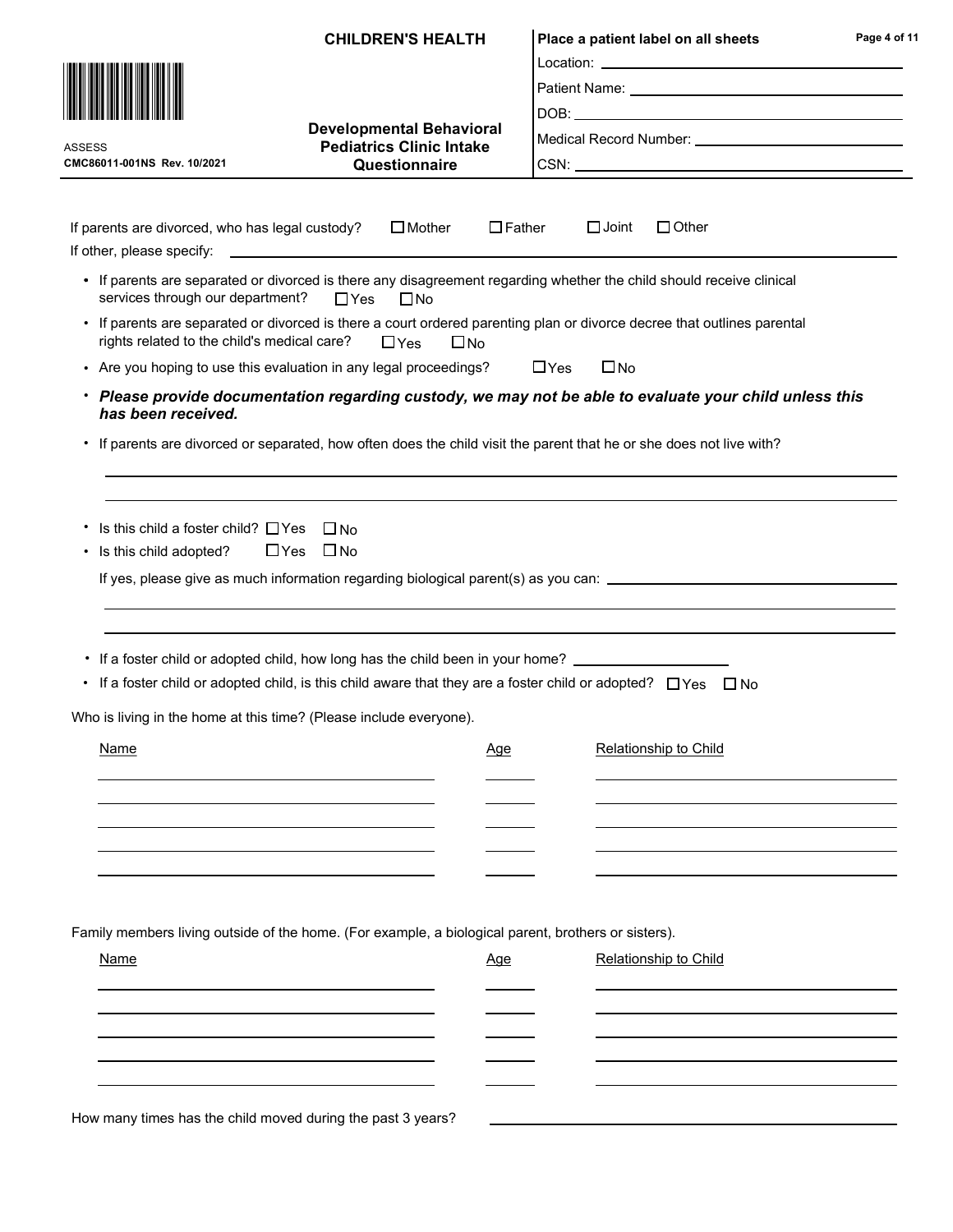|                                                                                                                                                                                                                                      | <b>CHILDREN'S HEALTH</b>                         |            | Place a patient label on all sheets    |                                                                                           | Page 5 of 11                                                               |
|--------------------------------------------------------------------------------------------------------------------------------------------------------------------------------------------------------------------------------------|--------------------------------------------------|------------|----------------------------------------|-------------------------------------------------------------------------------------------|----------------------------------------------------------------------------|
|                                                                                                                                                                                                                                      |                                                  |            |                                        |                                                                                           |                                                                            |
|                                                                                                                                                                                                                                      |                                                  |            |                                        |                                                                                           |                                                                            |
|                                                                                                                                                                                                                                      |                                                  |            |                                        |                                                                                           |                                                                            |
|                                                                                                                                                                                                                                      | <b>Developmental Behavioral</b>                  |            |                                        |                                                                                           |                                                                            |
| <b>ASSESS</b><br>CMC86011-001NS Rev. 10/2021                                                                                                                                                                                         | <b>Pediatrics Clinic Intake</b><br>Questionnaire |            |                                        |                                                                                           |                                                                            |
|                                                                                                                                                                                                                                      |                                                  |            |                                        |                                                                                           |                                                                            |
|                                                                                                                                                                                                                                      |                                                  |            |                                        |                                                                                           |                                                                            |
| • During the past 12 months, has your family experienced any of the following situations:                                                                                                                                            |                                                  |            |                                        | Who (relationship to child)                                                               |                                                                            |
| Death of a family member                                                                                                                                                                                                             |                                                  | $\Box$ Yes | $\Box$ No                              |                                                                                           |                                                                            |
| Serious illness                                                                                                                                                                                                                      |                                                  | $\Box$ Yes | $\Box$ No                              |                                                                                           |                                                                            |
| Unemployment                                                                                                                                                                                                                         |                                                  | $\Box$ Yes | $\Box$ No                              | the control of the control of the control of the control of the control of                |                                                                            |
| Marital problems                                                                                                                                                                                                                     |                                                  | $\Box$ Yes | $\square$ No                           | <u> 1989 - Johann Barn, fransk politik amerikansk politik (d. 1989)</u>                   |                                                                            |
| Psychiatric problems                                                                                                                                                                                                                 |                                                  | $\Box$ Yes | $\Box$ No                              |                                                                                           |                                                                            |
| Alcohol / drug problems                                                                                                                                                                                                              |                                                  | $\Box$ Yes | $\square$ No                           | the control of the control of the control of the control of the control of the control of |                                                                            |
| Legal problems                                                                                                                                                                                                                       |                                                  | $\Box$ Yes | $\Box$ No                              |                                                                                           |                                                                            |
| • Has anyone in the child's family experienced the following:                                                                                                                                                                        |                                                  |            |                                        | Who (relationship to child)                                                               |                                                                            |
| Speech or language problems                                                                                                                                                                                                          |                                                  | $\Box$ Yes | $\Box$ No                              |                                                                                           |                                                                            |
| Held back in school                                                                                                                                                                                                                  |                                                  | $\Box$ Yes | $\Box$ No                              |                                                                                           |                                                                            |
| Intellectual disability                                                                                                                                                                                                              |                                                  | $\Box$ Yes | $\Box$ No                              |                                                                                           |                                                                            |
| ADHD (Attention Deficit Hyperactivity Disorder)                                                                                                                                                                                      |                                                  | $\Box$ Yes | $\Box$ No                              |                                                                                           |                                                                            |
| Autism                                                                                                                                                                                                                               |                                                  | $\Box$ Yes | $\Box$ No                              |                                                                                           |                                                                            |
| Learning disabilities                                                                                                                                                                                                                |                                                  | $\Box$ Yes | $\Box$ No                              |                                                                                           | the control of the control of the control of the control of the control of |
| Genetic disorder                                                                                                                                                                                                                     |                                                  | $\Box$ Yes | $\Box$ No                              |                                                                                           |                                                                            |
| Suicide or attempted suicide                                                                                                                                                                                                         |                                                  | $\Box$ Yes | $\Box$ No                              |                                                                                           |                                                                            |
| Depression                                                                                                                                                                                                                           |                                                  | $\Box$ Yes | $\Box$ No                              |                                                                                           |                                                                            |
| Anxiety                                                                                                                                                                                                                              |                                                  | $\Box$ Yes | $\Box$ No                              | the control of the control of the control of the control of the control of the control of |                                                                            |
| Diagnosed with manic-depression                                                                                                                                                                                                      |                                                  | $\Box$ Yes | $\Box$ No                              | the control of the control of the control of the control of the control of                |                                                                            |
| Seizures / epilepsy                                                                                                                                                                                                                  |                                                  | $\Box$ Yes | $\square$ No                           |                                                                                           |                                                                            |
| Neurological disease / disorder                                                                                                                                                                                                      |                                                  | $\Box$ Yes | $\Box$ No                              |                                                                                           |                                                                            |
| • Is there anyone in the family who is left-handed or ambidextrous (mixed-handed), please<br>list relationship to the patient:                                                                                                       |                                                  |            |                                        |                                                                                           |                                                                            |
| <u>1. _______________________</u>                                                                                                                                                                                                    |                                                  |            |                                        |                                                                                           |                                                                            |
| $2.$ $\overline{\phantom{a}}$                                                                                                                                                                                                        |                                                  |            | 4. $\qquad \qquad$                     |                                                                                           |                                                                            |
|                                                                                                                                                                                                                                      |                                                  |            |                                        |                                                                                           |                                                                            |
| <b>Pregnancy and Birth History:</b>                                                                                                                                                                                                  |                                                  |            |                                        |                                                                                           |                                                                            |
| A. Pregnancy and Delivery - this section is to be completed by the child's mother if possible.                                                                                                                                       |                                                  |            |                                        |                                                                                           |                                                                            |
| Length of pregnancy (how many weeks / months?)                                                                                                                                                                                       |                                                  |            |                                        |                                                                                           |                                                                            |
| Did mother attend regular prenatal care?                                                                                                                                                                                             |                                                  | $\Box$ Yes | $\square$ No                           |                                                                                           |                                                                            |
|                                                                                                                                                                                                                                      |                                                  |            |                                        |                                                                                           |                                                                            |
| Child's birth weight:                                                                                                                                                                                                                |                                                  |            |                                        |                                                                                           |                                                                            |
| Delivery was by:                                                                                                                                                                                                                     |                                                  |            | □ vaginal birth □ Cesarean (C-section) |                                                                                           |                                                                            |
| Were forceps used?                                                                                                                                                                                                                   |                                                  | $\Box$ Yes | $\Box$ No                              |                                                                                           |                                                                            |
| Was delivery difficult?                                                                                                                                                                                                              |                                                  | $\Box$ Yes | $\square$ No                           |                                                                                           |                                                                            |
| Was it a breech birth?                                                                                                                                                                                                               |                                                  | $\Box$ Yes | $\Box$ No                              |                                                                                           |                                                                            |
| Length of labor <u>example and the set of the set of the set of the set of the set of the set of the set of the set of the set of the set of the set of the set of the set of the set of the set of the set of the set of the se</u> |                                                  |            |                                        |                                                                                           |                                                                            |
| Problems with delivery                                                                                                                                                                                                               |                                                  | $\Box$ Yes | $\Box$ No                              |                                                                                           |                                                                            |
|                                                                                                                                                                                                                                      |                                                  |            |                                        |                                                                                           |                                                                            |

| What were the Apgar scores @ 1 minute |  |  |  |
|---------------------------------------|--|--|--|
|---------------------------------------|--|--|--|

e \_\_\_\_\_\_\_\_\_\_\_\_\_5 minutes \_\_\_\_\_\_\_\_\_\_\_\_\_ 10 minutes \_\_\_\_\_\_\_\_\_\_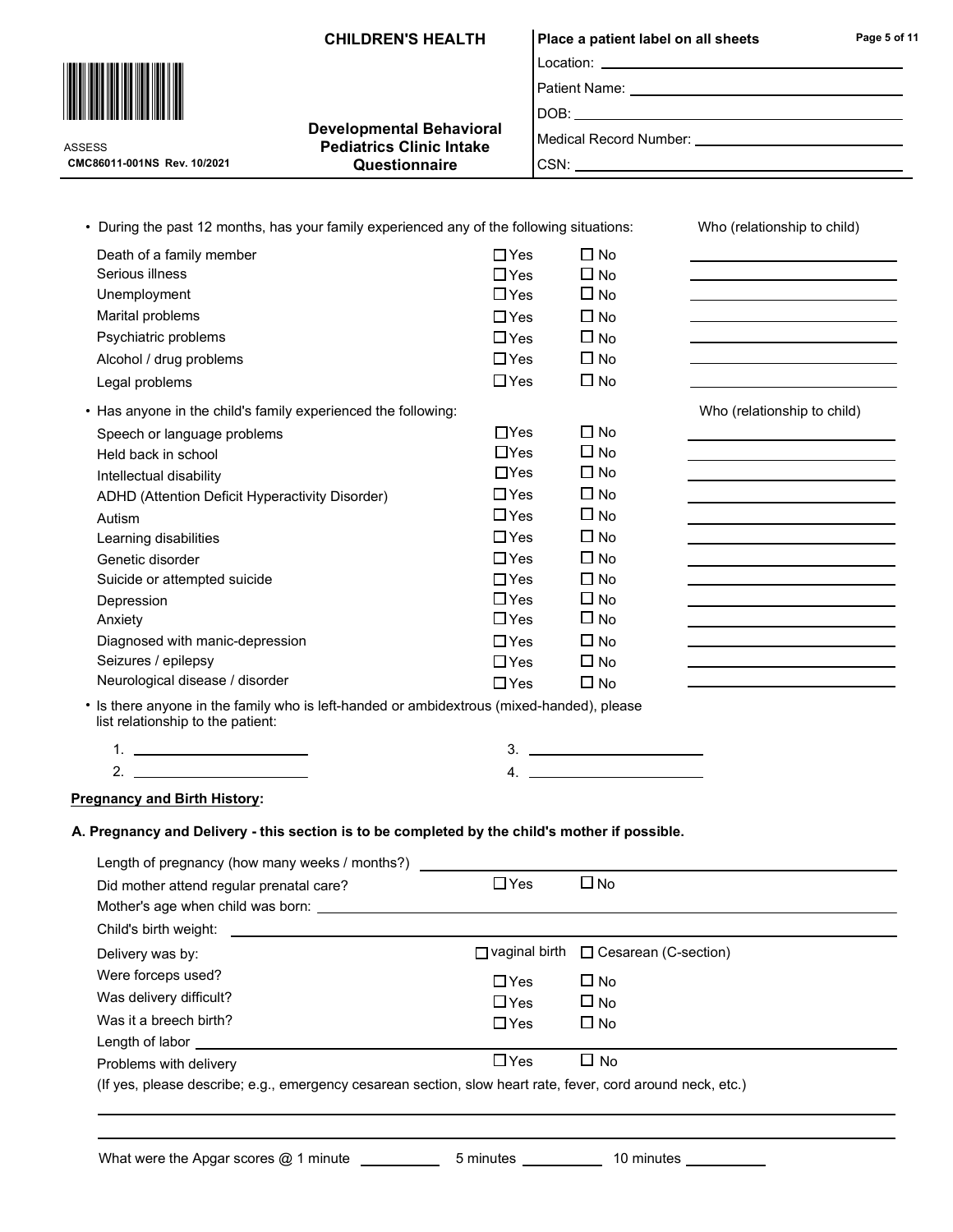### Location: CHILDREN'S HEALTH | Place a patient label on all sheets

Page 6 of 11

Patient Name:

 $\square$  Yes  $\square$  No<br> $\square$  Yes  $\square$  No  $\overline{\square}$ Yes  $\Box$ No<br> $\Box$ Yes  $\Box$ No

 $\Box$  Yes  $\Box$  No

DOB:

CSN:

Medical Record Number: \_\_\_\_\_\_\_\_\_\_\_\_

 $\square$ No

| ASSESS                     |  |
|----------------------------|--|
| CMC86011-001NS Rev. 10/202 |  |

<u>\*ASSESS\*ASSESS\*ASSESS\*ASSESS\*ASSESS</u>\*ASSESS\*ASSESS\*AS

Bleeding

B. Biological Mother's Health During Pregnancy

Had toxemia or high blood pressure

Did the child's mother experience any of the following during pregnancy?

Gained 30 or more pounds

#### Developmental Behavioral Pediatrics Clinic Intake <sup>1</sup> and Cuestionnaire

| Had to take prescription medications<br>(If yes, name(s) of medication)                                                                                                 | $\Box$ Yes                                                                                                        | □No                                                                                                                          |  |
|-------------------------------------------------------------------------------------------------------------------------------------------------------------------------|-------------------------------------------------------------------------------------------------------------------|------------------------------------------------------------------------------------------------------------------------------|--|
|                                                                                                                                                                         |                                                                                                                   |                                                                                                                              |  |
| Serious injury or illness<br>Alcohol use<br>Drug use<br>Smoked cigarettes<br>Had fever, rash, infection or other illness<br>Had X-Rays<br><b>Diabetes</b><br>Other      | $\sqcap$ Yes<br>$\Box$ Yes<br>$\Box$ Yes<br>$\Box$ Yes<br>$\square$ Yes<br>$\Box$ Yes<br>$\Box$ Yes<br>$\Box$ Yes | $\square$ No<br>$\square$ No<br>$\square$ No<br>$\square$ No<br>$\square$ No<br>$\square$ No<br>$\square$ No<br>$\square$ No |  |
| C. Infant's Health at Delivery                                                                                                                                          |                                                                                                                   |                                                                                                                              |  |
| Trouble breathing<br>Turned blue (cyanosis)<br>Needed oxygen<br>Turned yellow (jaundice)<br>Required light therapy<br>Hospitalized after birth more than 7 days<br>Why? | $\Box$ Yes<br>$\Box$ Yes<br>$\Box$ Yes<br>$\Box$ Yes<br>$\Box$ Yes<br>$\Box$ Yes                                  | □No<br>$\square$ No<br>$\square$ No<br>$\square$ No<br>$\square$ No<br>$\square$ No                                          |  |
| <b>Birth defects</b><br>Jittery                                                                                                                                         | $\Box$ Yes<br>$\Box$ Yes                                                                                          | □No<br>$\square$ No                                                                                                          |  |

(If yes, please describe; e.g., blood transfusions, oxygen, incubator, medications, etc.)

#### D. Health During the Neonatal Period (first month):

| In the first month of life did your child experience: |              |           |
|-------------------------------------------------------|--------------|-----------|
| <b>Infections</b>                                     | $\sqcup$ Yes | $\Box$ No |
| Gagging, choking or vomiting often                    | $\Box$ Yes   | ΠNo       |
| Difficulty sucking or feeding                         | $\Box$ Yes   | $\Box$ No |

In the box below, please explain any other important information about your child's birth:

Did your child require any special care shortly after birth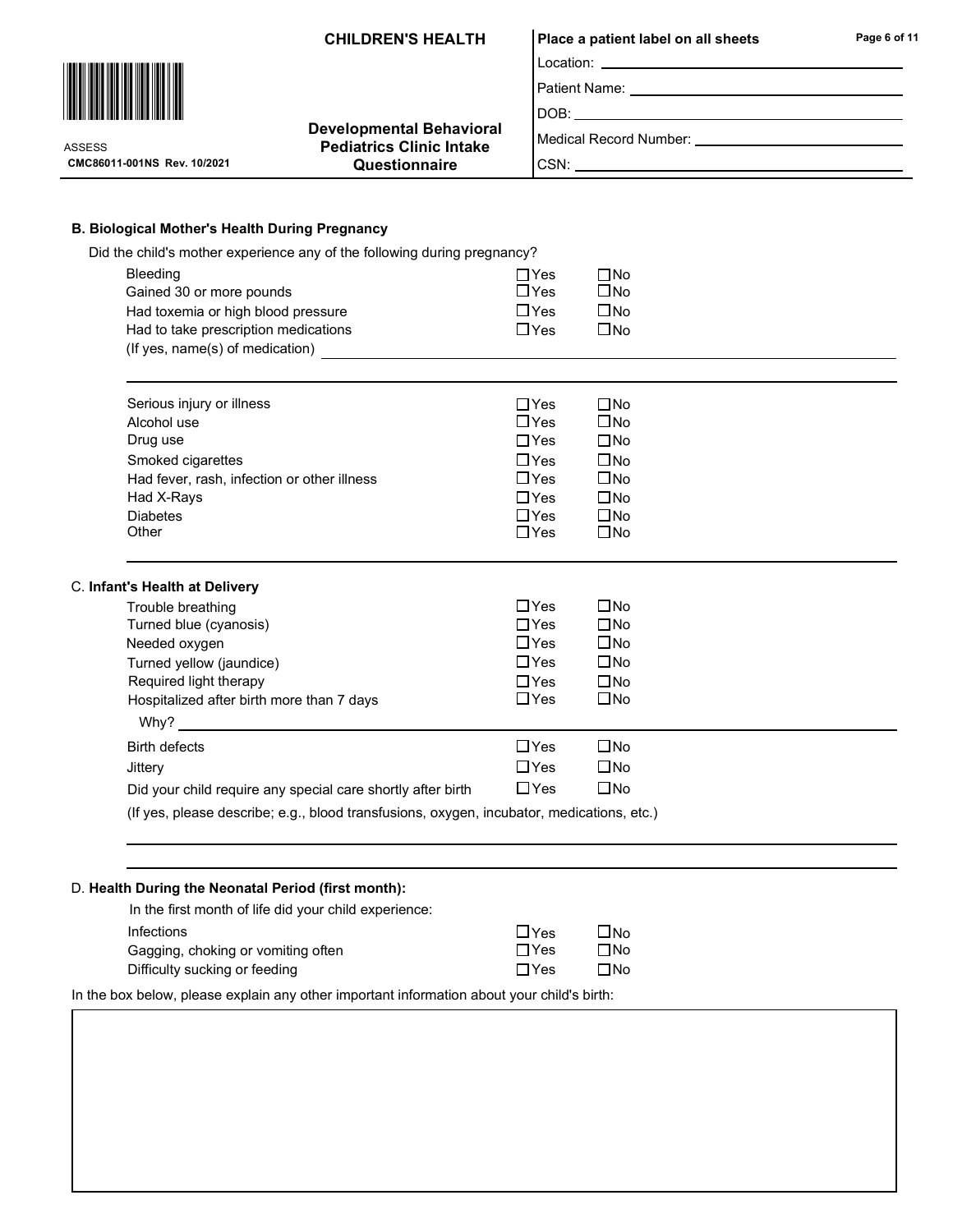## Location: CHILDREN'S HEALTH | Place a patient label on all sheets

Patient Name:

DOB:

Medical Record Number:

CMC86011-001NS Rev. 10/2021

Developmental Behavioral Pediatrics Clinic Intake **Questionnaire** 

| Medical Record Number: |  |
|------------------------|--|
| CSN:                   |  |

### Health / Medical History:

<u>\*ASSESS\*ASSESS\*ASSESS\*ASSESS\*ASSESS</u>\*ASSESS\*ASSESS\*AS

ASSESS

Who is you child's primary care doctor?

Please list the name, specialty, hospital or program affiliation, and address of any other physicians currently providing medical care to your child.

| Physician's Name | Specialty | Hospital / Program Affiliation | Address (if available) |
|------------------|-----------|--------------------------------|------------------------|
|                  |           |                                |                        |
| 2.               |           |                                |                        |
| l3.              |           |                                |                        |
| 14.              |           |                                |                        |

| List of current medical diagnoses |  |
|-----------------------------------|--|
|                                   |  |
|                                   |  |
|                                   |  |
| 4                                 |  |

| Has your child ever had surgery? | $\Box$ |
|----------------------------------|--------|
|----------------------------------|--------|

If yes, please explain:

Yes  $\Box$  No

| Has your child ever been hospitalized? $\Box$ Yes | $\Box$ No |
|---------------------------------------------------|-----------|
| Please include any psychiatric hospitalization.   |           |

| Date | Reason | Length of Stay |
|------|--------|----------------|
|      |        |                |
|      |        |                |
|      |        |                |
|      |        |                |

Has your child had any of the following medical conditions? Check if yes.

| Speech / language problems   |  |
|------------------------------|--|
| Eye or vision problems       |  |
| Hearing difficulties         |  |
| Fine Motor problems          |  |
| Gross motor problems         |  |
| Appetite or feeding problems |  |
| Food allergies               |  |
| Other allergies              |  |

| Speech / language problems   | Frequent abdominal pain      |  | <b>Bowel Problems</b>               |
|------------------------------|------------------------------|--|-------------------------------------|
| Eye or vision problems       | Frequent or severe headaches |  | Serious illness after immunizations |
| Hearing difficulties         | Chronic ear infections       |  | Heart or blood pressure problems    |
| Fine Motor problems          | Pneumonia                    |  | Asthma                              |
| Gross motor problems         | <b>Meningitis</b>            |  | Seizures / Neurologic Problems      |
| Appetite or feeding problems | Kidney problems              |  | Head injury or loss of consciousne  |
| Food allergies               | Broken bones                 |  | Motor / vocal tics                  |
| Other allergies              | <b>Bladder Problems</b>      |  | Sleeping problems                   |
|                              |                              |  |                                     |

| <b>Bowel Problems</b>                |  |
|--------------------------------------|--|
| Serious illness after immunizations  |  |
| Heart or blood pressure problems     |  |
| Asthma                               |  |
| Seizures / Neurologic Problems       |  |
| Head injury or loss of consciousness |  |
| Motor / vocal tics                   |  |
| Sleeping problems                    |  |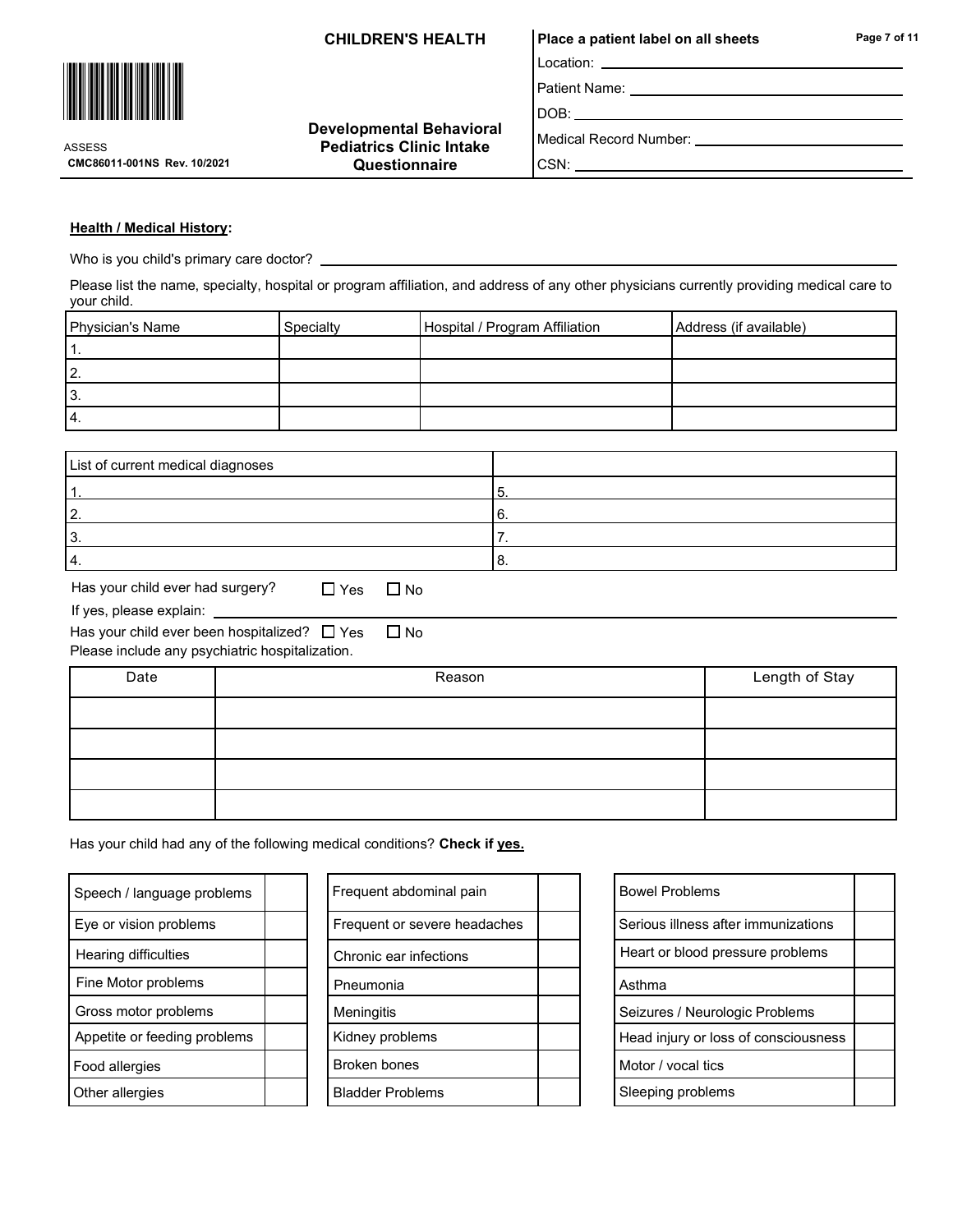**CHILDREN'S HEALTH** 

**Behavioral Pediatrics Clinic** 

**Pediatric History Questionnaire** 

Developmental

# Place a patient label on all sheets

 $DOB:$ 

If you checked yes to any of the above, please explain below:

Is your child taking any medications on a regular basis? □ Yes No

| Medications | Condition the medication<br>is treating | Medications | Condition the medication<br>is treating |
|-------------|-----------------------------------------|-------------|-----------------------------------------|
|             |                                         |             |                                         |
| 12.         |                                         | 2.          |                                         |
| 13.         |                                         | 3.          |                                         |
| 4           |                                         | '4.         |                                         |
| 15.         |                                         | ' 5.        |                                         |

Has your child ever been seen by a psychologist, psychiatrist, or counselor?

Please indicate whether your child has ever been diagnosed with any of the following conditions:

| ADD, AD / HD                           | $\square$ Yes | $\square$ No | Age at diagnosis _________ |                                                                                       |
|----------------------------------------|---------------|--------------|----------------------------|---------------------------------------------------------------------------------------|
| Learning disability                    | $\Box$ Yes    | $\square$ No | Age at diagnosis _________ |                                                                                       |
| Depression                             | $\Box$ Yes    | $\Box$ No    | Age at diagnosis _________ | By whom                                                                               |
| Anxiety                                | □Yes          | $\Box$ No    | Age at diagnosis _________ | By whom                                                                               |
| Autism / Asperger's                    | $\Box$ Yes    | $\Box$ No    | Age at diagnosis _         | By whom<br>the control of the control of the control of the control of the control of |
| Other Please specify: ________________ |               |              | Age at diagnosis _________ | By whom $\sqrt{2}$                                                                    |
|                                        |               |              |                            |                                                                                       |



CMC86011-001NS Rev. 10/2021

**ASSESS** 

Page 8 of 11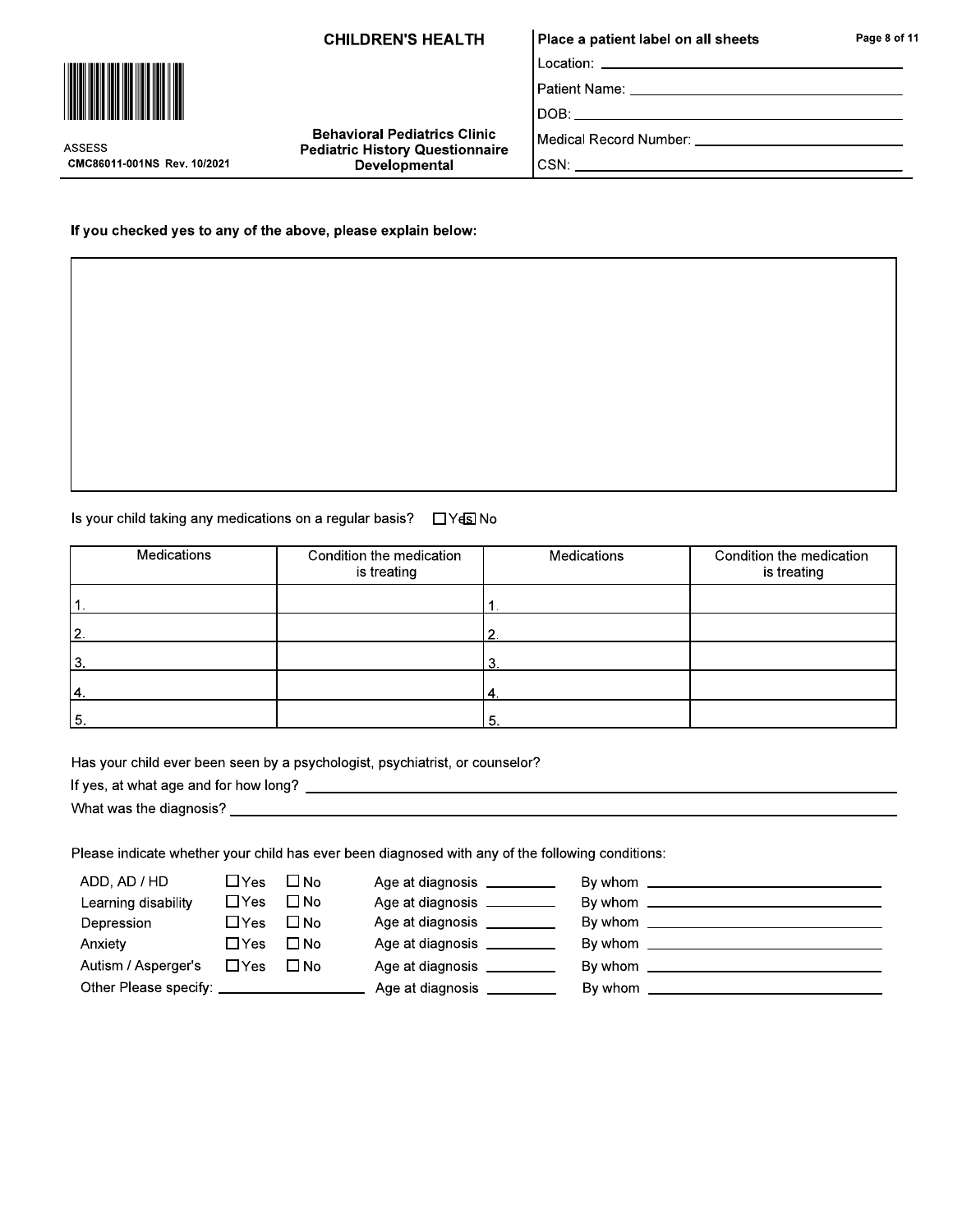| <b>Behavioral Pediatrics Clinic</b><br>Medical Record Number: __________________________________<br><b>ASSESS</b><br><b>Pediatric History Questionnaire</b><br>CMC86011-001NS Rev. 10/2021<br>Developmental<br><b>Developmental History:</b><br>• At what age did your child:<br>Sit without help?<br>Say single words meaningfully?<br>Crawl?<br>Combine 2 or more words?<br>Pull to a stand?<br>Combine 3 or more words?<br>Stand without help?<br>Use full sentences?<br><u> The Community of the Community of the Community of the Community of the Community of the Community of the Community of the Community of the Community of the Community of the Community of the Community of the Community of</u><br>Cruise (walk holding on)<br>Use gestures to communicate?<br>Use gestures with words?<br>Walking independently?<br>Walk up / downstairs?<br>Show a hand preference?<br>Which hand?<br>If your child is 5 years of age and younger:<br>• About how many words are in your child's vocabulary?<br>the control of the control of the control of the control of the control of the control of the control of the control of the control of the control of the control of the control of the control of the control of the control<br>• How much of what your child hears, does he / she understand?<br>• How many steps in an instruction can your child follow?<br>• How much of what your child says, can you understand?<br><u> 1989 - Johann Stoff, amerikansk politiker (* 1908)</u><br>• How much of what your child says, can others understand?<br>• Is your child toilet trained?<br>$\Box$ Yes<br>$\square$ No<br>If yes, what age? _______________<br>$\Box$ Yes<br>$\square$ No<br>• Does your child have toileting accidents during the day?<br>If yes, how often? ________________<br>$\square$ No<br>$\Box$ Yes<br>* Does your child have any toileting accidents during the night?<br>If yes, how often? $\sqrt{ }$<br>Does your child have sleeping difficulties?<br>$\Box$ Yes<br>$\square$ No<br>(i.e. Difficulty going to bed, falling and / or staying asleep?)<br>$\square$ No<br>• Does your child have any eating difficulties?<br>$\Box$ Yes<br><b>Educational History:</b><br>• Did your child attend preschool?<br>⊟ No<br>$\Box$ Yes<br>$\Box$ Yes $\Box$ No<br>• Did your child attend special needs preschool?<br>Age patient started kindergarten: _____________________ | <b>CHILDREN'S HEALTH</b> |  | Place a patient label on all sheets |  | Page 9 of 11 |
|------------------------------------------------------------------------------------------------------------------------------------------------------------------------------------------------------------------------------------------------------------------------------------------------------------------------------------------------------------------------------------------------------------------------------------------------------------------------------------------------------------------------------------------------------------------------------------------------------------------------------------------------------------------------------------------------------------------------------------------------------------------------------------------------------------------------------------------------------------------------------------------------------------------------------------------------------------------------------------------------------------------------------------------------------------------------------------------------------------------------------------------------------------------------------------------------------------------------------------------------------------------------------------------------------------------------------------------------------------------------------------------------------------------------------------------------------------------------------------------------------------------------------------------------------------------------------------------------------------------------------------------------------------------------------------------------------------------------------------------------------------------------------------------------------------------------------------------------------------------------------------------------------------------------------------------------------------------------------------------------------------------------------------------------------------------------------------------------------------------------------------------------------------------------------------------------------------------------------------------------------------------------------------------------------------------------------------------------------------------------------------------------------------------------|--------------------------|--|-------------------------------------|--|--------------|
|                                                                                                                                                                                                                                                                                                                                                                                                                                                                                                                                                                                                                                                                                                                                                                                                                                                                                                                                                                                                                                                                                                                                                                                                                                                                                                                                                                                                                                                                                                                                                                                                                                                                                                                                                                                                                                                                                                                                                                                                                                                                                                                                                                                                                                                                                                                                                                                                                        |                          |  |                                     |  |              |
|                                                                                                                                                                                                                                                                                                                                                                                                                                                                                                                                                                                                                                                                                                                                                                                                                                                                                                                                                                                                                                                                                                                                                                                                                                                                                                                                                                                                                                                                                                                                                                                                                                                                                                                                                                                                                                                                                                                                                                                                                                                                                                                                                                                                                                                                                                                                                                                                                        |                          |  |                                     |  |              |
|                                                                                                                                                                                                                                                                                                                                                                                                                                                                                                                                                                                                                                                                                                                                                                                                                                                                                                                                                                                                                                                                                                                                                                                                                                                                                                                                                                                                                                                                                                                                                                                                                                                                                                                                                                                                                                                                                                                                                                                                                                                                                                                                                                                                                                                                                                                                                                                                                        |                          |  |                                     |  |              |
|                                                                                                                                                                                                                                                                                                                                                                                                                                                                                                                                                                                                                                                                                                                                                                                                                                                                                                                                                                                                                                                                                                                                                                                                                                                                                                                                                                                                                                                                                                                                                                                                                                                                                                                                                                                                                                                                                                                                                                                                                                                                                                                                                                                                                                                                                                                                                                                                                        |                          |  |                                     |  |              |
|                                                                                                                                                                                                                                                                                                                                                                                                                                                                                                                                                                                                                                                                                                                                                                                                                                                                                                                                                                                                                                                                                                                                                                                                                                                                                                                                                                                                                                                                                                                                                                                                                                                                                                                                                                                                                                                                                                                                                                                                                                                                                                                                                                                                                                                                                                                                                                                                                        |                          |  |                                     |  |              |
|                                                                                                                                                                                                                                                                                                                                                                                                                                                                                                                                                                                                                                                                                                                                                                                                                                                                                                                                                                                                                                                                                                                                                                                                                                                                                                                                                                                                                                                                                                                                                                                                                                                                                                                                                                                                                                                                                                                                                                                                                                                                                                                                                                                                                                                                                                                                                                                                                        |                          |  |                                     |  |              |
|                                                                                                                                                                                                                                                                                                                                                                                                                                                                                                                                                                                                                                                                                                                                                                                                                                                                                                                                                                                                                                                                                                                                                                                                                                                                                                                                                                                                                                                                                                                                                                                                                                                                                                                                                                                                                                                                                                                                                                                                                                                                                                                                                                                                                                                                                                                                                                                                                        |                          |  |                                     |  |              |
|                                                                                                                                                                                                                                                                                                                                                                                                                                                                                                                                                                                                                                                                                                                                                                                                                                                                                                                                                                                                                                                                                                                                                                                                                                                                                                                                                                                                                                                                                                                                                                                                                                                                                                                                                                                                                                                                                                                                                                                                                                                                                                                                                                                                                                                                                                                                                                                                                        |                          |  |                                     |  |              |
|                                                                                                                                                                                                                                                                                                                                                                                                                                                                                                                                                                                                                                                                                                                                                                                                                                                                                                                                                                                                                                                                                                                                                                                                                                                                                                                                                                                                                                                                                                                                                                                                                                                                                                                                                                                                                                                                                                                                                                                                                                                                                                                                                                                                                                                                                                                                                                                                                        |                          |  |                                     |  |              |
|                                                                                                                                                                                                                                                                                                                                                                                                                                                                                                                                                                                                                                                                                                                                                                                                                                                                                                                                                                                                                                                                                                                                                                                                                                                                                                                                                                                                                                                                                                                                                                                                                                                                                                                                                                                                                                                                                                                                                                                                                                                                                                                                                                                                                                                                                                                                                                                                                        |                          |  |                                     |  |              |
|                                                                                                                                                                                                                                                                                                                                                                                                                                                                                                                                                                                                                                                                                                                                                                                                                                                                                                                                                                                                                                                                                                                                                                                                                                                                                                                                                                                                                                                                                                                                                                                                                                                                                                                                                                                                                                                                                                                                                                                                                                                                                                                                                                                                                                                                                                                                                                                                                        |                          |  |                                     |  |              |
|                                                                                                                                                                                                                                                                                                                                                                                                                                                                                                                                                                                                                                                                                                                                                                                                                                                                                                                                                                                                                                                                                                                                                                                                                                                                                                                                                                                                                                                                                                                                                                                                                                                                                                                                                                                                                                                                                                                                                                                                                                                                                                                                                                                                                                                                                                                                                                                                                        |                          |  |                                     |  |              |
|                                                                                                                                                                                                                                                                                                                                                                                                                                                                                                                                                                                                                                                                                                                                                                                                                                                                                                                                                                                                                                                                                                                                                                                                                                                                                                                                                                                                                                                                                                                                                                                                                                                                                                                                                                                                                                                                                                                                                                                                                                                                                                                                                                                                                                                                                                                                                                                                                        |                          |  |                                     |  |              |
|                                                                                                                                                                                                                                                                                                                                                                                                                                                                                                                                                                                                                                                                                                                                                                                                                                                                                                                                                                                                                                                                                                                                                                                                                                                                                                                                                                                                                                                                                                                                                                                                                                                                                                                                                                                                                                                                                                                                                                                                                                                                                                                                                                                                                                                                                                                                                                                                                        |                          |  |                                     |  |              |
|                                                                                                                                                                                                                                                                                                                                                                                                                                                                                                                                                                                                                                                                                                                                                                                                                                                                                                                                                                                                                                                                                                                                                                                                                                                                                                                                                                                                                                                                                                                                                                                                                                                                                                                                                                                                                                                                                                                                                                                                                                                                                                                                                                                                                                                                                                                                                                                                                        |                          |  |                                     |  |              |
|                                                                                                                                                                                                                                                                                                                                                                                                                                                                                                                                                                                                                                                                                                                                                                                                                                                                                                                                                                                                                                                                                                                                                                                                                                                                                                                                                                                                                                                                                                                                                                                                                                                                                                                                                                                                                                                                                                                                                                                                                                                                                                                                                                                                                                                                                                                                                                                                                        |                          |  |                                     |  |              |
|                                                                                                                                                                                                                                                                                                                                                                                                                                                                                                                                                                                                                                                                                                                                                                                                                                                                                                                                                                                                                                                                                                                                                                                                                                                                                                                                                                                                                                                                                                                                                                                                                                                                                                                                                                                                                                                                                                                                                                                                                                                                                                                                                                                                                                                                                                                                                                                                                        |                          |  |                                     |  |              |
|                                                                                                                                                                                                                                                                                                                                                                                                                                                                                                                                                                                                                                                                                                                                                                                                                                                                                                                                                                                                                                                                                                                                                                                                                                                                                                                                                                                                                                                                                                                                                                                                                                                                                                                                                                                                                                                                                                                                                                                                                                                                                                                                                                                                                                                                                                                                                                                                                        |                          |  |                                     |  |              |
|                                                                                                                                                                                                                                                                                                                                                                                                                                                                                                                                                                                                                                                                                                                                                                                                                                                                                                                                                                                                                                                                                                                                                                                                                                                                                                                                                                                                                                                                                                                                                                                                                                                                                                                                                                                                                                                                                                                                                                                                                                                                                                                                                                                                                                                                                                                                                                                                                        |                          |  |                                     |  |              |
|                                                                                                                                                                                                                                                                                                                                                                                                                                                                                                                                                                                                                                                                                                                                                                                                                                                                                                                                                                                                                                                                                                                                                                                                                                                                                                                                                                                                                                                                                                                                                                                                                                                                                                                                                                                                                                                                                                                                                                                                                                                                                                                                                                                                                                                                                                                                                                                                                        |                          |  |                                     |  |              |
|                                                                                                                                                                                                                                                                                                                                                                                                                                                                                                                                                                                                                                                                                                                                                                                                                                                                                                                                                                                                                                                                                                                                                                                                                                                                                                                                                                                                                                                                                                                                                                                                                                                                                                                                                                                                                                                                                                                                                                                                                                                                                                                                                                                                                                                                                                                                                                                                                        |                          |  |                                     |  |              |
|                                                                                                                                                                                                                                                                                                                                                                                                                                                                                                                                                                                                                                                                                                                                                                                                                                                                                                                                                                                                                                                                                                                                                                                                                                                                                                                                                                                                                                                                                                                                                                                                                                                                                                                                                                                                                                                                                                                                                                                                                                                                                                                                                                                                                                                                                                                                                                                                                        |                          |  |                                     |  |              |
|                                                                                                                                                                                                                                                                                                                                                                                                                                                                                                                                                                                                                                                                                                                                                                                                                                                                                                                                                                                                                                                                                                                                                                                                                                                                                                                                                                                                                                                                                                                                                                                                                                                                                                                                                                                                                                                                                                                                                                                                                                                                                                                                                                                                                                                                                                                                                                                                                        |                          |  |                                     |  |              |
|                                                                                                                                                                                                                                                                                                                                                                                                                                                                                                                                                                                                                                                                                                                                                                                                                                                                                                                                                                                                                                                                                                                                                                                                                                                                                                                                                                                                                                                                                                                                                                                                                                                                                                                                                                                                                                                                                                                                                                                                                                                                                                                                                                                                                                                                                                                                                                                                                        |                          |  |                                     |  |              |
|                                                                                                                                                                                                                                                                                                                                                                                                                                                                                                                                                                                                                                                                                                                                                                                                                                                                                                                                                                                                                                                                                                                                                                                                                                                                                                                                                                                                                                                                                                                                                                                                                                                                                                                                                                                                                                                                                                                                                                                                                                                                                                                                                                                                                                                                                                                                                                                                                        |                          |  |                                     |  |              |
|                                                                                                                                                                                                                                                                                                                                                                                                                                                                                                                                                                                                                                                                                                                                                                                                                                                                                                                                                                                                                                                                                                                                                                                                                                                                                                                                                                                                                                                                                                                                                                                                                                                                                                                                                                                                                                                                                                                                                                                                                                                                                                                                                                                                                                                                                                                                                                                                                        |                          |  |                                     |  |              |
|                                                                                                                                                                                                                                                                                                                                                                                                                                                                                                                                                                                                                                                                                                                                                                                                                                                                                                                                                                                                                                                                                                                                                                                                                                                                                                                                                                                                                                                                                                                                                                                                                                                                                                                                                                                                                                                                                                                                                                                                                                                                                                                                                                                                                                                                                                                                                                                                                        |                          |  |                                     |  |              |
|                                                                                                                                                                                                                                                                                                                                                                                                                                                                                                                                                                                                                                                                                                                                                                                                                                                                                                                                                                                                                                                                                                                                                                                                                                                                                                                                                                                                                                                                                                                                                                                                                                                                                                                                                                                                                                                                                                                                                                                                                                                                                                                                                                                                                                                                                                                                                                                                                        |                          |  |                                     |  |              |
|                                                                                                                                                                                                                                                                                                                                                                                                                                                                                                                                                                                                                                                                                                                                                                                                                                                                                                                                                                                                                                                                                                                                                                                                                                                                                                                                                                                                                                                                                                                                                                                                                                                                                                                                                                                                                                                                                                                                                                                                                                                                                                                                                                                                                                                                                                                                                                                                                        |                          |  |                                     |  |              |
|                                                                                                                                                                                                                                                                                                                                                                                                                                                                                                                                                                                                                                                                                                                                                                                                                                                                                                                                                                                                                                                                                                                                                                                                                                                                                                                                                                                                                                                                                                                                                                                                                                                                                                                                                                                                                                                                                                                                                                                                                                                                                                                                                                                                                                                                                                                                                                                                                        |                          |  |                                     |  |              |
|                                                                                                                                                                                                                                                                                                                                                                                                                                                                                                                                                                                                                                                                                                                                                                                                                                                                                                                                                                                                                                                                                                                                                                                                                                                                                                                                                                                                                                                                                                                                                                                                                                                                                                                                                                                                                                                                                                                                                                                                                                                                                                                                                                                                                                                                                                                                                                                                                        |                          |  |                                     |  |              |
|                                                                                                                                                                                                                                                                                                                                                                                                                                                                                                                                                                                                                                                                                                                                                                                                                                                                                                                                                                                                                                                                                                                                                                                                                                                                                                                                                                                                                                                                                                                                                                                                                                                                                                                                                                                                                                                                                                                                                                                                                                                                                                                                                                                                                                                                                                                                                                                                                        |                          |  |                                     |  |              |
|                                                                                                                                                                                                                                                                                                                                                                                                                                                                                                                                                                                                                                                                                                                                                                                                                                                                                                                                                                                                                                                                                                                                                                                                                                                                                                                                                                                                                                                                                                                                                                                                                                                                                                                                                                                                                                                                                                                                                                                                                                                                                                                                                                                                                                                                                                                                                                                                                        |                          |  |                                     |  |              |
|                                                                                                                                                                                                                                                                                                                                                                                                                                                                                                                                                                                                                                                                                                                                                                                                                                                                                                                                                                                                                                                                                                                                                                                                                                                                                                                                                                                                                                                                                                                                                                                                                                                                                                                                                                                                                                                                                                                                                                                                                                                                                                                                                                                                                                                                                                                                                                                                                        |                          |  |                                     |  |              |
|                                                                                                                                                                                                                                                                                                                                                                                                                                                                                                                                                                                                                                                                                                                                                                                                                                                                                                                                                                                                                                                                                                                                                                                                                                                                                                                                                                                                                                                                                                                                                                                                                                                                                                                                                                                                                                                                                                                                                                                                                                                                                                                                                                                                                                                                                                                                                                                                                        |                          |  |                                     |  |              |
|                                                                                                                                                                                                                                                                                                                                                                                                                                                                                                                                                                                                                                                                                                                                                                                                                                                                                                                                                                                                                                                                                                                                                                                                                                                                                                                                                                                                                                                                                                                                                                                                                                                                                                                                                                                                                                                                                                                                                                                                                                                                                                                                                                                                                                                                                                                                                                                                                        |                          |  |                                     |  |              |
|                                                                                                                                                                                                                                                                                                                                                                                                                                                                                                                                                                                                                                                                                                                                                                                                                                                                                                                                                                                                                                                                                                                                                                                                                                                                                                                                                                                                                                                                                                                                                                                                                                                                                                                                                                                                                                                                                                                                                                                                                                                                                                                                                                                                                                                                                                                                                                                                                        |                          |  |                                     |  |              |
|                                                                                                                                                                                                                                                                                                                                                                                                                                                                                                                                                                                                                                                                                                                                                                                                                                                                                                                                                                                                                                                                                                                                                                                                                                                                                                                                                                                                                                                                                                                                                                                                                                                                                                                                                                                                                                                                                                                                                                                                                                                                                                                                                                                                                                                                                                                                                                                                                        |                          |  |                                     |  |              |
|                                                                                                                                                                                                                                                                                                                                                                                                                                                                                                                                                                                                                                                                                                                                                                                                                                                                                                                                                                                                                                                                                                                                                                                                                                                                                                                                                                                                                                                                                                                                                                                                                                                                                                                                                                                                                                                                                                                                                                                                                                                                                                                                                                                                                                                                                                                                                                                                                        |                          |  |                                     |  |              |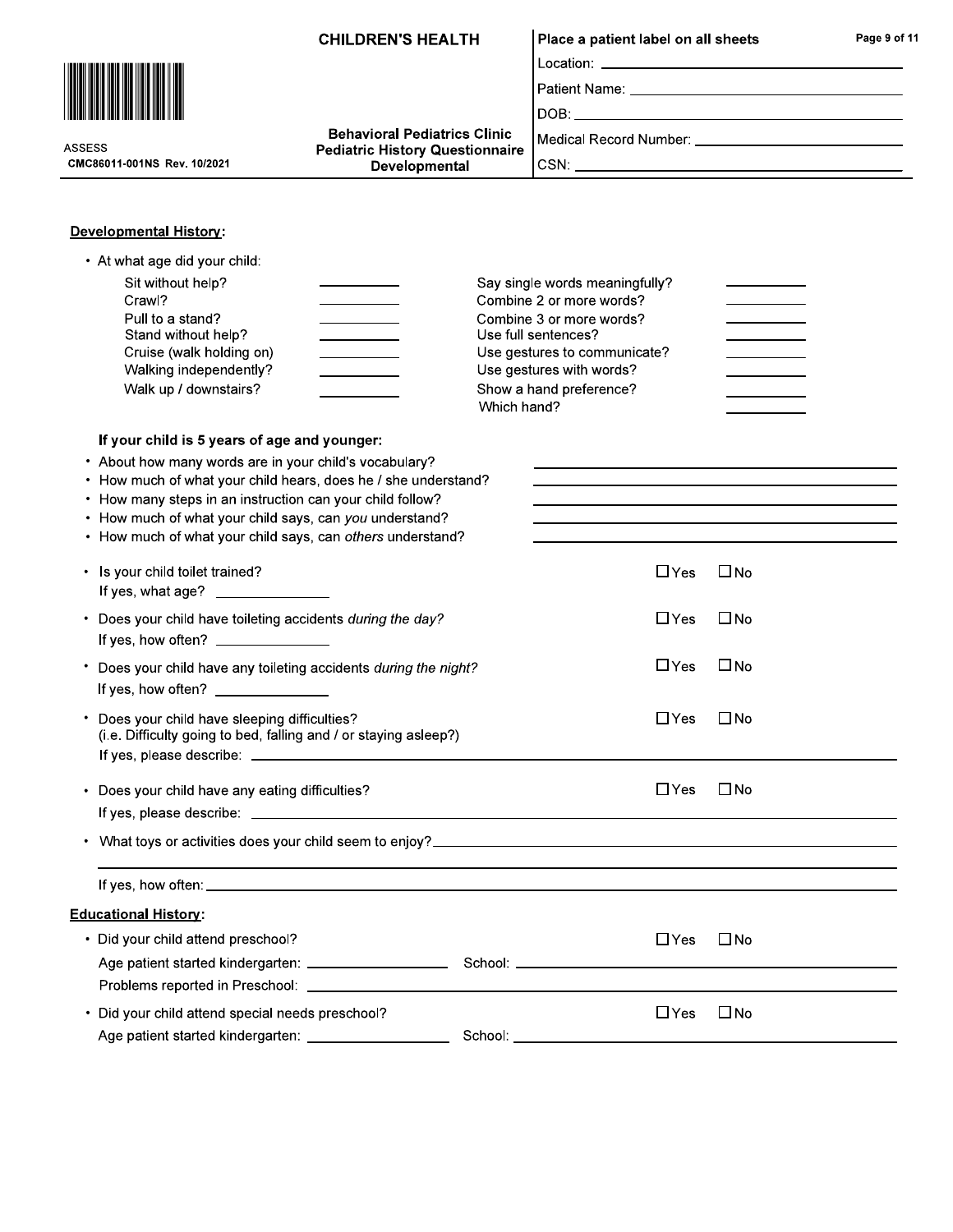|                                                  | <b>CHILDREN'S HEALTH</b>                                                                                                                                                                                                       | Place a patient label on all sheets                                                       | Page 10 of 11 |  |
|--------------------------------------------------|--------------------------------------------------------------------------------------------------------------------------------------------------------------------------------------------------------------------------------|-------------------------------------------------------------------------------------------|---------------|--|
|                                                  |                                                                                                                                                                                                                                |                                                                                           |               |  |
|                                                  |                                                                                                                                                                                                                                |                                                                                           |               |  |
|                                                  | <b>Behavioral Pediatrics Clinic</b><br><b>Pediatric History Questionnaire</b><br>Developmental                                                                                                                                 |                                                                                           |               |  |
|                                                  |                                                                                                                                                                                                                                |                                                                                           |               |  |
| <b>ASSESS</b><br>CMC86011-001NS Rev. 10/2021     |                                                                                                                                                                                                                                |                                                                                           |               |  |
|                                                  |                                                                                                                                                                                                                                |                                                                                           |               |  |
| ٠                                                |                                                                                                                                                                                                                                |                                                                                           |               |  |
| ٠                                                | Has your child ever repeated a grade? $\Box$ Yes $\Box$ No                                                                                                                                                                     |                                                                                           |               |  |
|                                                  |                                                                                                                                                                                                                                |                                                                                           |               |  |
| ٠                                                | Has your child had a frequent change of schools? $\Box$ Yes $\Box$ No                                                                                                                                                          |                                                                                           |               |  |
|                                                  | If yes, how many schools has he / she attended? ________________________________                                                                                                                                               |                                                                                           |               |  |
| • Current grade placement: _____________________ |                                                                                                                                                                                                                                |                                                                                           |               |  |
| ٠                                                | Name of current school: example and a series of contract the series of current and a series of current school:                                                                                                                 |                                                                                           |               |  |
| ٠                                                | Has your child received or is currently receiving any of the following services:                                                                                                                                               |                                                                                           |               |  |
|                                                  |                                                                                                                                                                                                                                | Ages or Grades                                                                            |               |  |
| Speech / Language therapy                        |                                                                                                                                                                                                                                |                                                                                           |               |  |
| <b>Physical Therapy</b>                          |                                                                                                                                                                                                                                |                                                                                           |               |  |
| Occupational Therapy                             |                                                                                                                                                                                                                                | the control of the control of the control of the control of the control of the control of |               |  |
| Learning Disabilities Tutoring                   |                                                                                                                                                                                                                                |                                                                                           |               |  |
| Counseling                                       |                                                                                                                                                                                                                                |                                                                                           |               |  |
|                                                  | Others, please describe: example and a series of the series of the series of the series of the series of the series of the series of the series of the series of the series of the series of the series of the series of the s |                                                                                           |               |  |
| $\bullet$                                        | Has your child ever been placed in any of the following special educational programs? Check if yes.                                                                                                                            |                                                                                           |               |  |
| $\Box$ Developmental Preschool                   |                                                                                                                                                                                                                                |                                                                                           |               |  |
| $\Box$ Emotional Handicapped                     |                                                                                                                                                                                                                                |                                                                                           |               |  |
| $\Box$ Intellectual Disability                   |                                                                                                                                                                                                                                |                                                                                           |               |  |

- □ Learning Disabilities Resource Room
- $\Box$  Multiple Handicapped
- $\Box$  Hearing Impaired
- $\Box$  Visually Impaired
- $\Box$  Other (specify):  $\_\_$

If your child is 5 years of age and older and in school, please indicate how your child is doing in each of these areas:

|                        | Serious Problem | <b>Below Average</b> | Average | Excellent |
|------------------------|-----------------|----------------------|---------|-----------|
|                        |                 |                      |         |           |
| Reading                |                 |                      |         |           |
| Spelling               |                 |                      |         |           |
| Math                   |                 |                      |         |           |
| Writing                |                 |                      |         |           |
| Behavior               |                 |                      |         |           |
| <b>Athletics</b>       |                 |                      |         |           |
| Attendance             |                 |                      |         |           |
| Turning in assignments |                 |                      |         |           |
| Social or friends      |                 |                      |         |           |

If appropriate, is your child involved in any vocational education?

□ Yes □ No □ Not Applicable